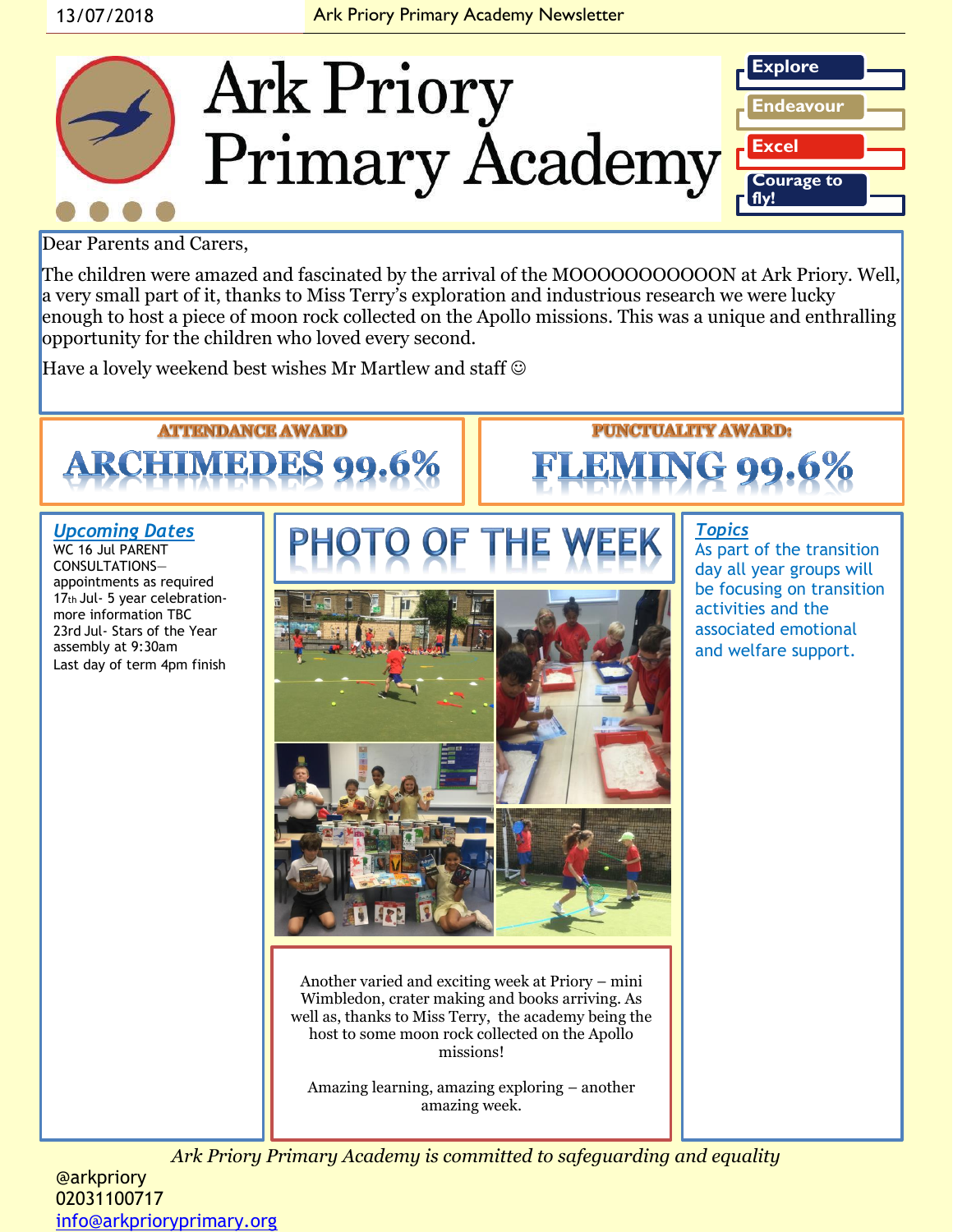

On Tuesday at 14:30 the academy will be (informally) celebrating the 5 years the academy has been open. We will be enjoying a picnic in the playground and each class will be performing a piece of music to the rest of the school.

Parents are welcome to attend from 14:30 – 16:00 and enjoy the music and the great half decade we have enjoyed together!

# **STARS OF THE YEAR**

ON MONDAY WE WILL BE RELEASING THE NAMES OF OUR STARS OF THE YEAR WHO WILL BE PRESENTED WITH THEIR LAPEL BADGE AT 9.30am 23rd July 2018

Children with 100% attendance and Punctuality will also be rewarded for their diligence and dedication.

*Ark Priory Primary Academy is committed to safeguarding and equality*  @arkpriory 02031100717 [info@arkprioryprimary.org](mailto:info@arkprioryprimary.org)